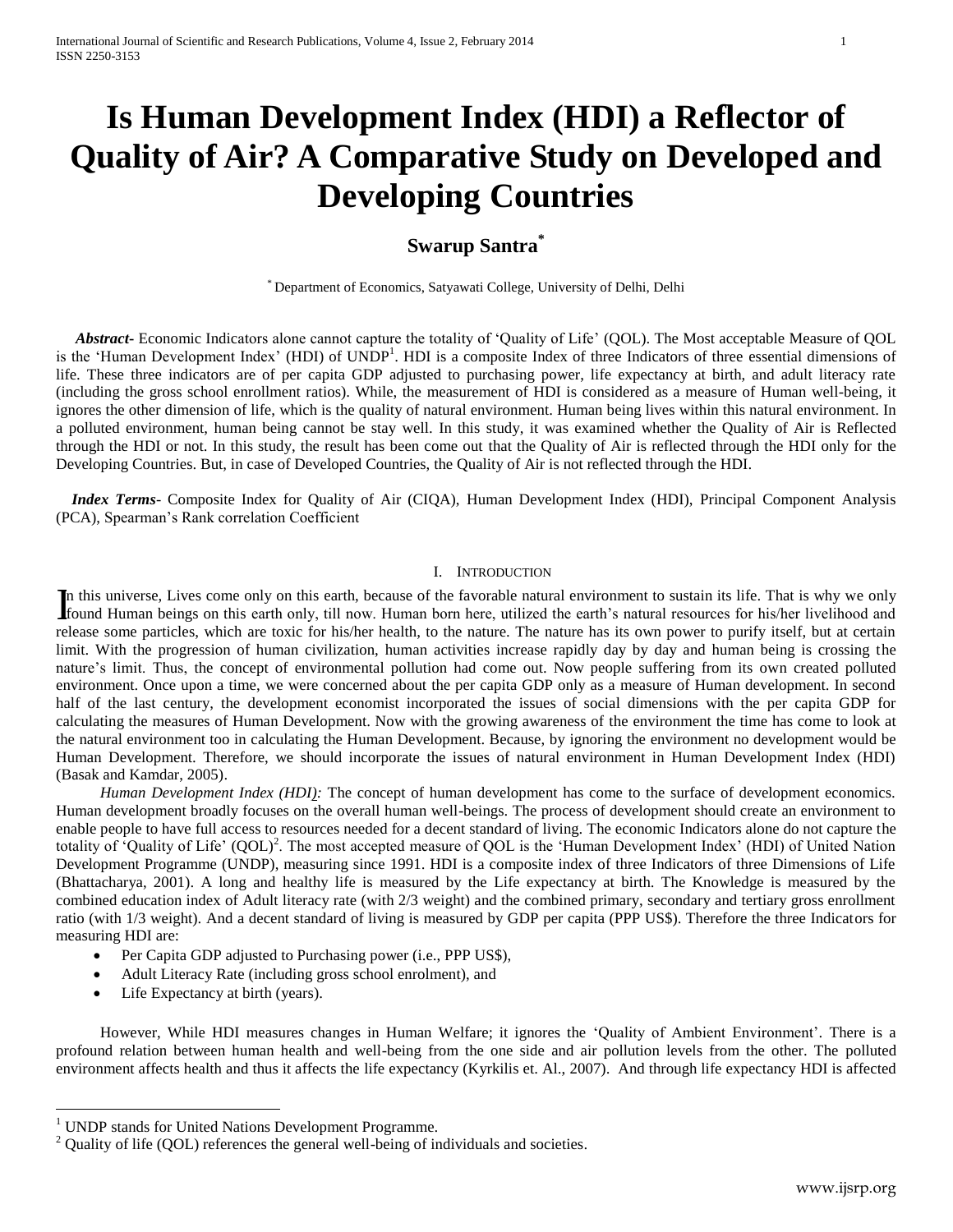by the polluted environment. For inadequacy of data, the study was concentrated only with air pollution. Is the polluted air is reflected through the HDI or not? This is the main asking of this study. So, now we look at the Air pollution and its effect on human health.

*Air pollution:* Air is a precious natural resource and without which life cannot be sustained, even for more than a few minutes. Human activities like industrial production, Motor transport and domestic burning of fuels, large amounts of harmful pollutants to the atmosphere were added by the human being. According to the World Health Organization (WHO) definition, "Air pollution is as a situation in which the outdoor atmosphere contains certain materials in concentrations which are harmful to people or their environment". Worldwide air pollution is responsible for large numbers of deaths and cases of respiratory disease. While major stationary sources are often identified with air pollution, the greatest source of emissions is actually mobile sources, mainly automobiles (Barrege et. Al., 2006). Gases such as carbon dioxide, which contribute to global warming, have recently gained recognition as pollutants by some scientists. Air pollution can affect the health in many ways with both *short-term* and *long-term*  effects. Different groups of individuals are affected by air pollution in different ways. Young children and elderly people often suffer more from the effects of air pollution. People with health problems such as asthma, heart and lung disease may also suffer more when the air is polluted. Examples of short-term effects include irritation to the eyes, nose and throat, and upper respiratory infections such as bronchitis and pneumonia. Other symptoms can include headaches, nausea, and allergic reactions. Short-term air pollution can aggravate the medical conditions of individuals with asthma and emphysema. Long-term health effects can include chronic respiratory disease, *lung cancer*, *heart disease*, and even *damage to the brain*, *nerves*, *liver*, or *kidneys*. Continual exposure to air pollution affects the *lungs* of growing children and may aggravate or complicate medical conditions in the elderly.

*The Major pollutants:* The major pollutants in air, are identified by the physical scientists, are as follows: Carbon dioxide  $(CO_2)$ , Carbon monoxide  $(CO)$ , Sulfur dioxide  $(SO_2)$ , Oxides of Nitrogen  $(NO_x)$ , Suspended Particulate Matter (SPM), Hydro Carbons, metallic traces, Ozone  $(O_3)$ , etc. However, due to the lack of adequate data, I have selected only three Pollutants in the present study. There are; Carbon dioxide  $(CO_2)$ , Oxides of Nitrogen  $(NO_x)$  and Sulfur dioxide  $(SO_2)$ . Nitrogen oxides are produced during most combustion processes. Mobile sources and power plants are the major contributors in Southern California. About 80 percent of the immediately released nitrogen oxide is in the form of nitric oxide (NO). Small amounts of nitrous oxide (N<sub>2</sub>O) are also produced. Nitrous oxide is a "greenhouse" gas that is suspected of playing an important role in global warming. Nitrogen dioxide is the most important nitrogen oxide compound with respect to acute adverse health effects. Children living in areas with high nitrogen dioxide concentrations had greater incidences of lung-related illness than children living in areas with lower concentrations did. Some studies also have suggested that children younger than five years old may be more severely affected by nitrogen dioxide than older children. Many studies show significant associations between outdoor nitrogen dioxide concentrations and adverse health outcomes (Campbell, 1997). Most man-made emissions of the gas sulfur dioxide  $(SO<sub>2</sub>)$  come primarily from the combustion of fossil fuels such as coal, oil, and diesel fuel. For those with asthma, even relatively short-term, low-level exposures to sulfur dioxide can result in airway constriction leading to difficulty in breathing and possibly contribute to the severity of an asthmatic attack. A number of epidemiological studies have shown associations between ambient sulfur dioxide and rates of mortality (death) and morbidity (illness) (Zhang et. Al., 2006). Carbon dioxide is a chemical component composed of two oxygen atoms covalently bonded to a single Carbon atom. In general, it is exhaled by animals and utilized by plants during photosynthesis. Additional Carbon dioxide is created by the combustion of fossil fuels. Carbon dioxide is an important greenhouse gas; it causes Global warming (Jurado, and Southgate, 1999). Though it is not so dangerous to health, it affects health if we inhaled it in high concentrations (greater than 5% by volume). Carbon dioxide causes Drowsy, Headaches.

The Urban concentrations of health-damaging pollutants are often among the highest in the middle-income countries, and preventive and protective measures are still at an early stage. It is also relevant to low income countries, where air pollution problems tend to be more localized, but can very sever when they do arise (McGranahan and Murray, 2003). A review of evidence from Developed nations substantiates the harmful effects of air pollutants on health, even at levels considerably lower than those observed in many mega cities of the developed world. Difference in relation to the level of exposure and co-exposure to different pollutant mixture, the pollution structure, the Nutritional Status and the lifestyle observed in developing nations suggest that the adverse effects of air pollution may be even greater than those observed in developed nations (Romieu, 2003).

#### II. OBJECTIVE OF THE STUDY

HDI has three components; Per Capita GDP adjusted to Purchasing Power, Education and Life Expectancy. The Quality of Air may only affect HDI through the Life expectancy, only. The objective in this study is whether the Quality of Air is reflected through the HDI or not. The hypothesis in this study is that Quality of Air is reflected through the HDI only for Developing Countries, but not for the Developed countries.

#### III. METHODOLOGY

 In this Study, it was examined that whether HDI reflects the Quality of Air or not. To do that job, 15 developed countries (such as Australia, Belgium, Denmark, Finland, Germany, Ireland, Italy, Japan, Netherlands, New Zealand, Norway, Spain, Sweden, United Kingdom, and United States of America) were selected and 15 developing countries (such as Algeria, Bolivia, Bulgaria, Chile, Colombia, Ethiopia, Guatemala, Jamaica, Lebanon, Lithuania, Morocco, Philippines, Sri Lanka, and Uzbekistan, and Yemen) were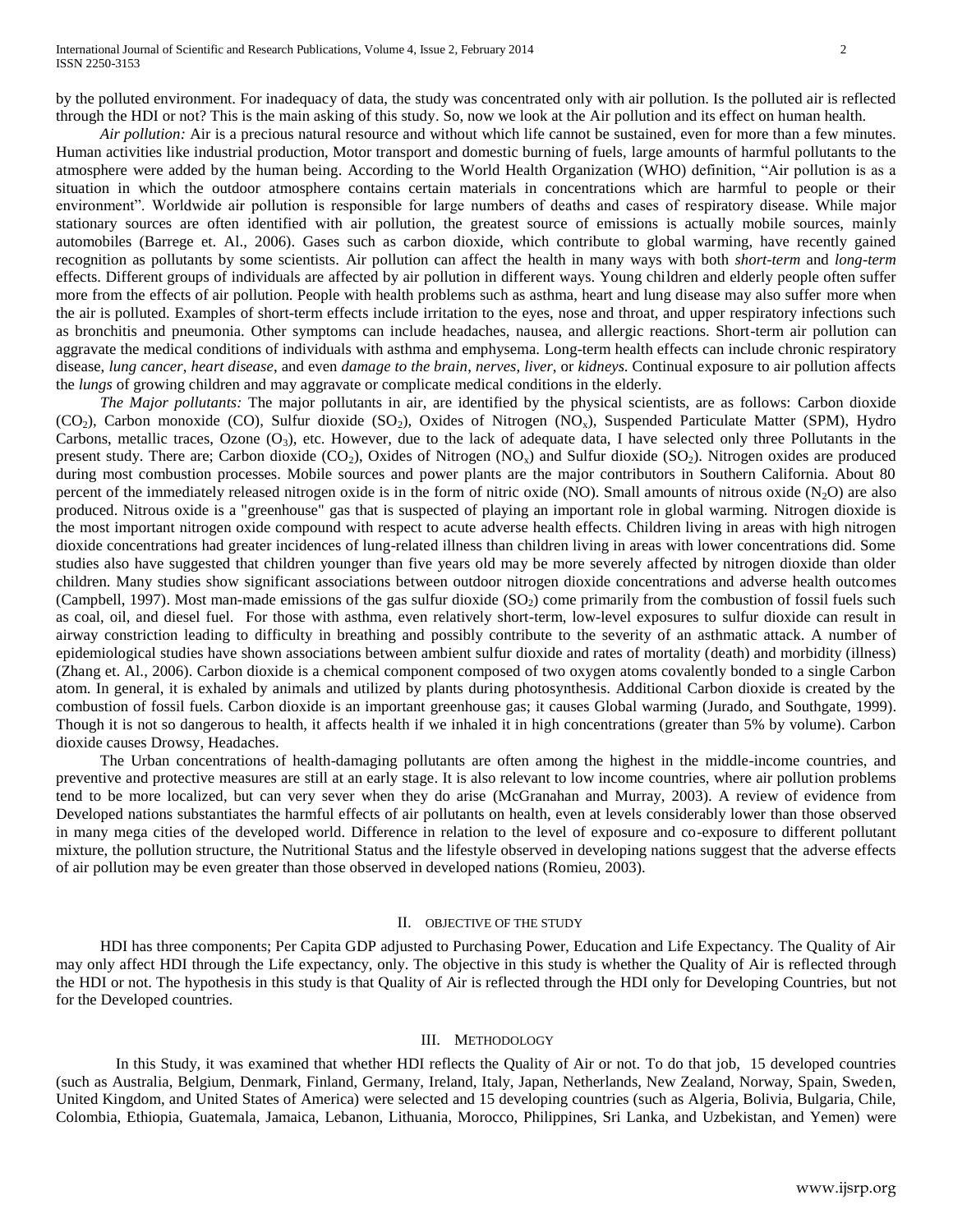selected also. The Countries are collected based on availability of the relevant data and information. After collecting the data, the following steps were taken:

- Step-1:- After collecting, the data on the values of HDI for each developed countries and rank the countries according to their HDI values. Higher the values of HDI will get higher rank, i.e.,  $1^{st}$ ,  $2^{nd}$ ,  $3^{rd}$  and so on.
- $\div$  Step-2:- Collecting the data on quality of air (only SO<sub>2</sub>, CO<sub>2</sub> and NO<sub>x</sub> data are available) for all the selected developed countries, the method of Standardization was done. Then, the Composite Index for Quality of Air (CIQA) was calculated based on the Principal Component Analysis  $(PCA)^3$ . After that the corresponding rank is given for each country. In this case, lower the value of CIQA would have been given higher the rank.
- Step-3:- Now with these two sets of Ranks, i.e., Ranks of HDI values and that of CIQA, the Spearman's Rank Correlation Coefficient was calculated. The high value of Rank Coefficient can say that HDI is a good Reflector of Quality of Air.
- Step-4:- After collecting the data of Life Expectancy at birth (LIEX) for all the developed countries, they were ranked according to their values. Higher the value of LIEX, it will get higher rank.
- Step-5:- With the two sets of Ranks, i.e., Ranks of LIEX and that of CIQA, the Spearman's Rank Correlation Coefficient was calculated.
- Step-6:- All the above steps are done for the Developing Countries, as well.

## IV. DATA COLLECTION

 Data for Quality of Air (QOA) is collected from the Official web site of United Nation Statistical Division and World Development Report, 2006. And, the data on the HDI and its three components are collected from Human Development Report, 2004. The comparability of sources of data is one most challenging task in this paper. Data on other pollutants are not available properly. The threshold levels of each pollutants of every country are not available. And all of calculations were done with the statistical software, SPSS 14.0.

## V. FINDINGS AND DISCUSSION

As it is mention in the Methodology Section that the study would be comparative study of Developed countries and Developing countries.

**For Developed Countries:** The per capita air pollution emission of three major pollutants, SO<sub>2</sub>, CO<sub>2</sub> and NO<sub>x</sub>, were tabulated for 15 most developed countries in Table-1. And these values were standardized<sup>4</sup>. The Composite Index for Quality of Air has been calculated through the method of PCA through the SPSS software. The values for first component, FAC1 were taken and these are ranked accordingly among these 15 developed countries. The ranking for HDI and the life expectancy were also done separately for all 15 developed countries. The values and ranks of Composite Index for Quality of Air (CIQA), HDI, and Life Expectancy (LIEX) at birth and their Ranks of all 15 developed countries are shown in table-1, below.

| <b>Table-1: - DEVELOPED COUNTRIES</b> |                                               |                                               |                                    |                               |                 |                                                                  |             |                   |                     |                                            |        |      |
|---------------------------------------|-----------------------------------------------|-----------------------------------------------|------------------------------------|-------------------------------|-----------------|------------------------------------------------------------------|-------------|-------------------|---------------------|--------------------------------------------|--------|------|
|                                       |                                               | <b>Air Pollution</b><br>(emission per capita) |                                    | <b>Standardized</b><br>values |                 | Composite<br><b>Index for</b><br><b>Quality of Air</b><br>(CIQA) |             | <b>HDI</b> (2004) |                     | Life expectancy<br>(LIEX)<br>at birth 2004 |        |      |
| Country                               | $\left(\frac{1}{2}\right)$<br>SO <sub>2</sub> | CO <sub>2</sub><br>ton)<br>2000               | $\left( \mathbf{kg}\right)$<br>NOx | SO <sub>2</sub>               | CO <sub>2</sub> | NOx                                                              | <b>FAC1</b> | Rank              | ð<br>value<br>index | Rank                                       | Values | Rank |
| (1)                                   | (2)                                           | (3)                                           | (4)                                | (5)                           | (6)             | (7)                                                              | (8)         | (9)               | (10)                | (11)                                       | (12)   | (13) |
| <b>Australia</b>                      | 38.4                                          | 18.0                                          | 82.4                               | 1.5                           | 2.0             | 2.0                                                              | 2.15        | 15                | 0.957               | $\overline{c}$                             | 76.1   | 15   |
| <b>Belgium</b>                        | 12.8                                          | 10.0                                          | 74.3                               | $-0.3$                        | $-0.1$          | 1.7                                                              | 0.52        | 12                | 0.945               | 9                                          | 78.7   | 5.5  |
| <b>Denmark</b>                        | 4.6                                           | 8.4                                           | 36.8                               | $-0.8$                        | $-0.5$          | $-0.2$                                                           | $-0.58$     | 6                 | 0.943               | 10                                         | 76.6   | 14   |
| <b>Finland</b>                        | 14.1                                          | 10.3                                          | 40.5                               | $-0.2$                        | 0.0             | 0.0                                                              | $-0.07$     | 10                | 0.947               | 8                                          | 77.9   | 11   |
| <b>Germany</b>                        | 6.5                                           | 9.6                                           | 16.8                               | $-0.7$                        | $-0.2$          | $-1.1$                                                           | $-0.78$     | 4                 | 0.932               | 15                                         | 78.2   | 8.5  |
| <b>Ireland</b>                        | 24.6                                          | 11.1                                          | 31.0                               | 0.5                           | 0.2             | $-0.4$                                                           | 0.12        | 11                | 0.956               | 3                                          | 76.9   | 13   |

 $3$  Principal component analysis (PCA) is a statistical procedure that uses [orthogonal transformation](http://en.wikipedia.org/wiki/Orthogonal_matrix) to convert a set of observations of possibly correlated variables into a set of values of [linearly uncorrelated](http://en.wikipedia.org/wiki/Correlation_and_dependence) variables called principal components. PCA is also used to make composite index.

 $\overline{a}$ 

The process of standardization is done by subtracting from mean and then it is divided by the standard deviation of a series of values.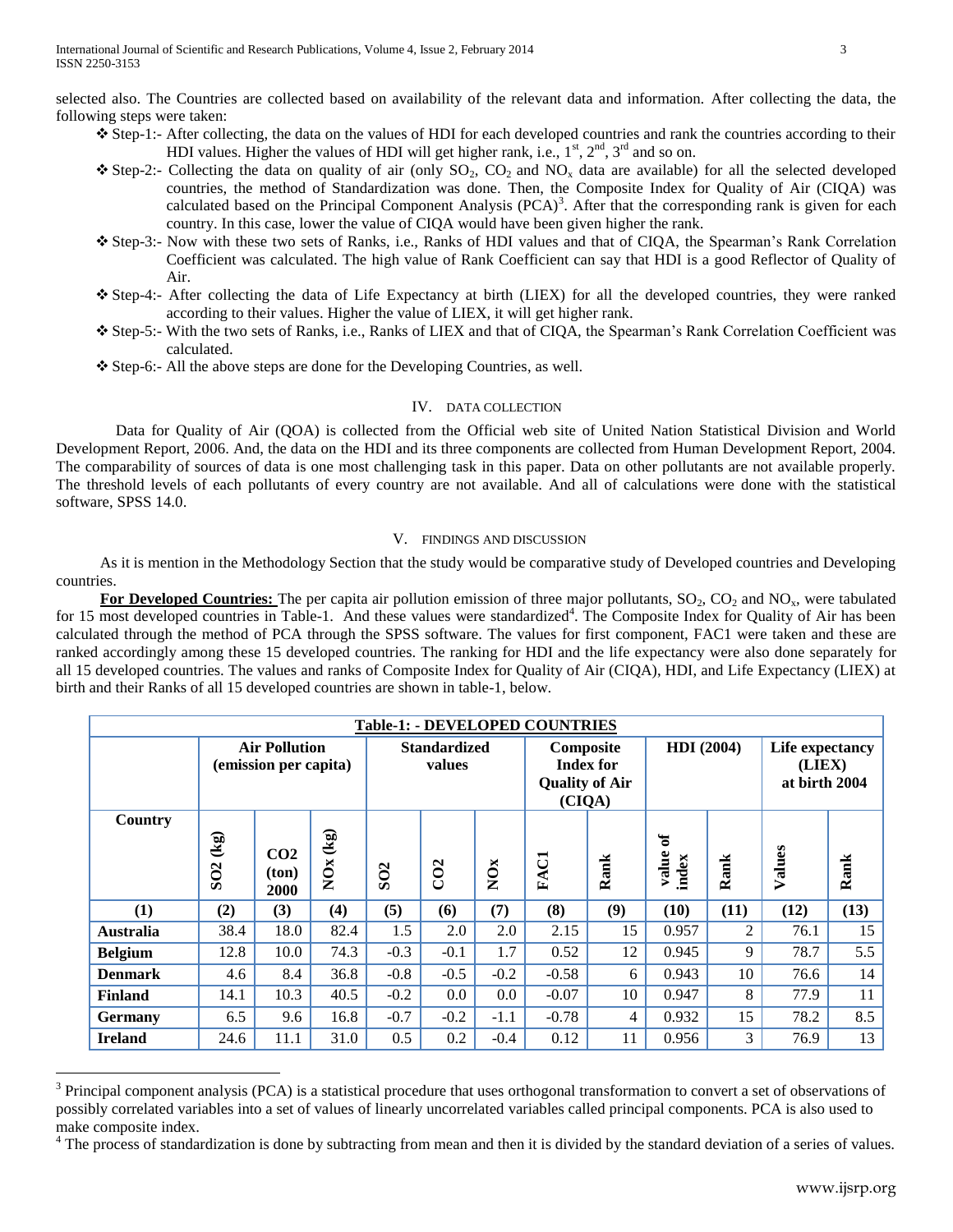International Journal of Scientific and Research Publications, Volume 4, Issue 2, February 2014 4 ISSN 2250-3153

| <b>Italy</b>                                                                                | 10.4 | 7.4  | 21.6 | $-0.4$  | $-0.7$ | $-0.9$ | $-0.78$ | 3  | 0.940 | 11 | 78.7 | 5.5           |
|---------------------------------------------------------------------------------------------|------|------|------|---------|--------|--------|---------|----|-------|----|------|---------------|
| Japan                                                                                       | 6.0  | 9.3  | 14.5 | $-0.7$  | $-0.2$ | $-1.2$ | $-0.82$ | 2  | 0.949 | 5. | 81.5 |               |
| <b>Netherlands</b>                                                                          | 4.8  | 8.7  | 26.8 | $-0.8$  | $-0.4$ | $-0.7$ | $-0.74$ | 5  | 0.947 | 7  | 78.3 | $\mathcal{I}$ |
| <b>New Zealand</b>                                                                          | 13.5 | 8.3  | 51.5 | $-0.2$  | $-0.5$ | 0.5    | $-0.07$ | 9  | 0.936 | 14 | 78.2 | 8.5           |
| <b>Norway</b>                                                                               | 2.0  | 11.1 | 43.7 | $-1.0$  | 0.2    | 0.2    | $-0.22$ | 8  | 0.965 |    | 78.9 | 4             |
| <b>Spain</b>                                                                                | 46.6 | 7.0  | 45.6 | 2.0     | $-0.8$ | 0.3    | 0.57    | 13 | 0.938 | 13 | 79.2 | 3             |
| <b>Sweden</b>                                                                               | 4.6  | 5.3  | 25.8 | $-0.8$  | $-1.3$ | $-0.7$ | $-1.09$ |    | 0.951 | 4  | 80.0 | 2             |
| UK                                                                                          | 16.2 | 9.6  | 26.7 | $0.0\,$ | $-0.2$ | $-0.7$ | $-0.35$ | 7  | 0.940 | 12 | 78.1 | 10            |
| <b>USA</b>                                                                                  | 42.8 | 19.8 | 65.4 | 1.8     | 2.5    | 1.2    | 2.15    | 14 | 0.948 | 6  | 77.0 | 12            |
| <b>Mean</b>                                                                                 | 16.5 | 10.3 | 40.2 |         |        |        |         |    |       |    |      |               |
| S.D.                                                                                        | 14.8 | 3.8  | 20.6 |         |        |        |         |    |       |    |      |               |
| Source:- For Air Pollution, Data are collected the from web-site of UN Statistical Division |      |      |      |         |        |        |         |    |       |    |      |               |
| For HDI and Life expectancy at birth, from Human Development Report, 2004, (UNDP)           |      |      |      |         |        |        |         |    |       |    |      |               |

Then, the Spearman's Rank Correlation Coefficient between Rank of HDI and Rank of Air Pollution for developed countries was calculated and this is shown in the Table-2, as below. Here The Spearman's Rank correlation Coefficient is only 0.129 which is very much statistically insignificant. That means, it can be concluded that HDI is not a good reflector of Quality of Air (QOA) for the Developed Countries.

| Table-2:<br>Spearman's Rank correlation Coefficient between Rank of HDI and Rank of Air Pollution |             |                       |  |  |  |  |
|---------------------------------------------------------------------------------------------------|-------------|-----------------------|--|--|--|--|
|                                                                                                   | Rank of HDI | Rank of Air Pollution |  |  |  |  |
| Rank of HDI                                                                                       |             | 0.129                 |  |  |  |  |
| <b>Rank of Air Pollution</b>                                                                      | 0.129       |                       |  |  |  |  |

Now the Spearman's Rank Correlation Coefficient between Rank of Life Expectancy and Rank of Air Pollution for developed countries is done for the developed countries and the Result is shown in the Table-3, as below:

| <b>Table-3</b> : Spearman's Rank correlation Coefficient between Rank of (LIEX) and Rank of (CIQA) |                                                                |       |  |  |  |  |
|----------------------------------------------------------------------------------------------------|----------------------------------------------------------------|-------|--|--|--|--|
|                                                                                                    | <b>Rank of Air Pollution</b><br><b>Rank of Life expectancy</b> |       |  |  |  |  |
| <b>Rank of Air Pollution</b>                                                                       |                                                                | 0.512 |  |  |  |  |
| <b>Rank of Life expectancy</b>                                                                     | 0.512                                                          |       |  |  |  |  |

Here we see that, the Quality of Air (QOA) is not reflected through HDI as well as through the life expectancy (LIEX), because the Spearman's Rank correlation Coefficient between Rank of life expectancy and Rank of Composite Index of Quality of Air is 0.512, which is also insignificant at 95% significance level.

**For Developing Countries:** In Table-4, the values of Composite Index for Quality of Air (CIQA), HDI, and Life Expectancy (LIEX) at birth and their Ranks of all 15 developed countries are shown.

| <b>Table-4: - DEVELOPING COUNTRIES</b> |                                                |                                               |                 |                               |        |                           |                                |                   |             |                                  |        |      |
|----------------------------------------|------------------------------------------------|-----------------------------------------------|-----------------|-------------------------------|--------|---------------------------|--------------------------------|-------------------|-------------|----------------------------------|--------|------|
|                                        |                                                | <b>Air Pollution</b><br>(emission per capita) |                 | <b>Standardized</b><br>values |        | Composite<br><i>Index</i> |                                | <b>HDI</b> (2004) |             | Life expectancy<br>at birth 2004 |        |      |
| Country                                | SO <sub>2</sub><br>$\left( \mathbf{kg}\right)$ | CO <sub>2</sub><br>ton)<br>2000               | $NOS$<br>$(kg)$ | SO <sub>2</sub>               | Co2    | NOx                       | ਨ<br>$\mathbf{F}^{\mathbf{A}}$ | Rank              | index<br>ัธ | മ്                               | Values | Rank |
| $\bf{(1)}$                             | (2)                                            | (3)                                           | (4)             | (5)                           | (6)    | (7)                       | (8)                            | (9)               | (10)        | (11)                             | (12)   | (13) |
| <b>Algeria</b>                         | 1.8                                            | 2.9                                           | 6.4             | $-0.5$                        | 0.3    | $-0.4$                    | $-0.21$                        | 9                 | 0.728       | 8                                | 69.5   | 9.5  |
| <b>Bolivia</b>                         | 1.2                                            | 1.3                                           | 5.5             | $-0.5$                        | $-0.6$ | $-0.6$                    | $-0.64$                        | 6                 | 0.692       |                                  | 63.7   | 13   |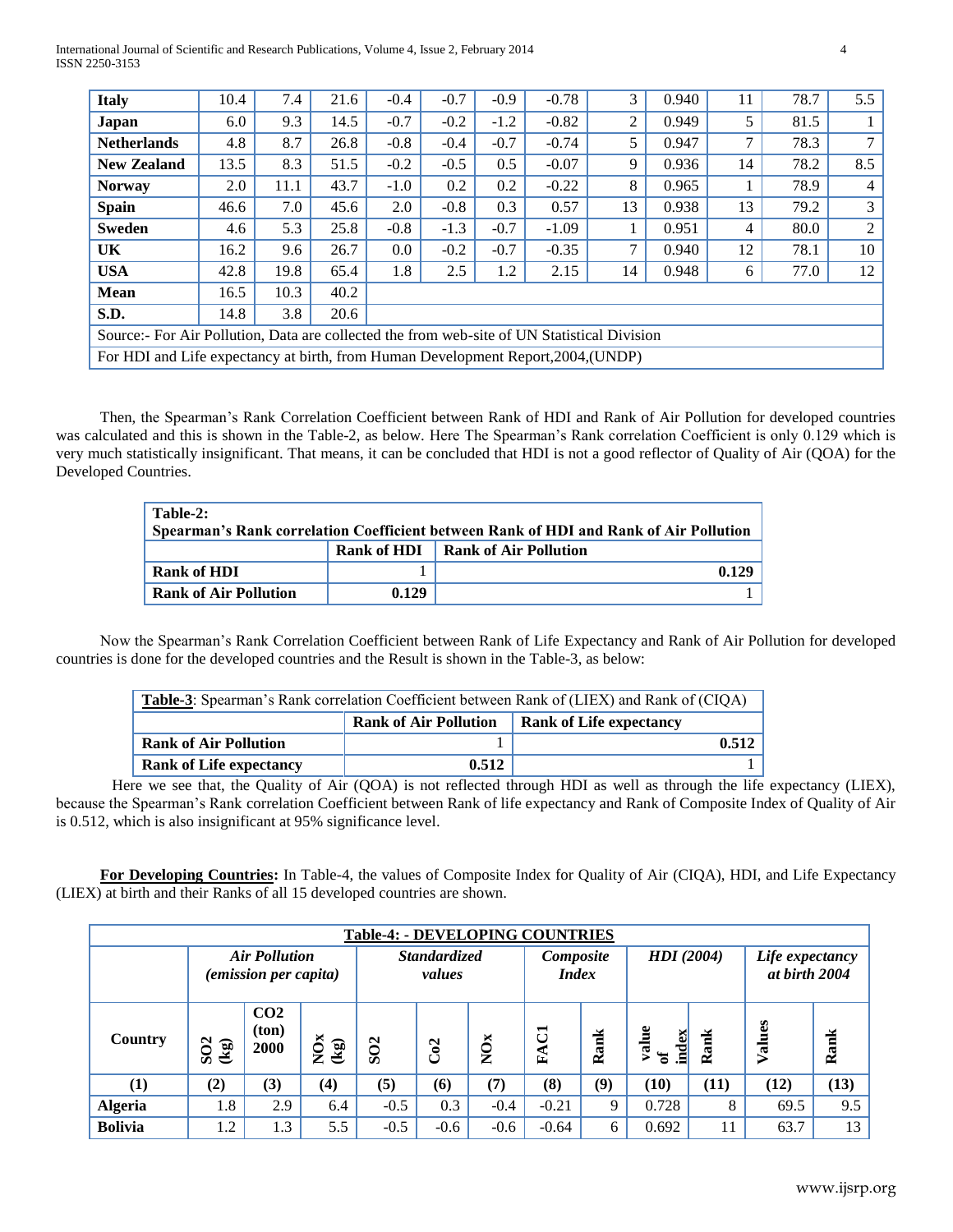| <b>Bulgaria</b>                                                                             | 121.4 | 5.3     | 14.3 | 3.4    | 1.7    | 1.2    | 2.29    | 15             | 0.816 | 3  | 70.9 | 7              |
|---------------------------------------------------------------------------------------------|-------|---------|------|--------|--------|--------|---------|----------------|-------|----|------|----------------|
| <b>Chile</b>                                                                                | 10.4  | 3.9     | 11.6 | $-0.2$ | 0.9    | 0.6    | 0.52    | 10             | 0.859 |    | 76.0 |                |
| Colombia                                                                                    | 4.3   | 1.4     | 6.1  | $-0.4$ | $-0.5$ | $-0.5$ | $-0.53$ | $\tau$         | 0.790 | 4  | 72.1 | 6              |
| <b>Ethiopia</b>                                                                             | 0.2   | 0.1     | 1.5  | $-0.6$ | $-1.3$ | $-1.4$ | $-1.26$ | $\mathbf{1}$   | 0.371 | 15 | 45.5 | 15             |
| Guatemala                                                                                   | 8.4   | 0.9     | 4.2  | $-0.3$ | $-0.8$ | $-0.8$ | $-0.73$ | 4.5            | 0.673 | 12 | 65.7 | 12             |
| <b>Jamaica</b>                                                                              | 40.4  | 4.2     | 12.6 | 0.8    | 1.1    | 0.8    | 1.01    | 13             | 0.724 | 9  | 75.6 | $\overline{2}$ |
| Lebanon                                                                                     | 26.0  | 3.5     | 17.5 | 0.3    | 0.7    | 1.8    | 1.06    | 14             | 0.774 | 5  | 73.5 | 3              |
| Lithuania                                                                                   | 13.2  | 3.4     | 16.6 | $-0.1$ | 0.6    | 1.6    | 0.81    | 12             | 0.857 | 2  | 72.5 | 4.5            |
| <b>Morocco</b>                                                                              | 10.8  | 1.3     | 5.8  | $-0.2$ | $-0.6$ | $-0.5$ | $-0.50$ | 8              | 0.640 | 13 | 68.5 | 11             |
| <b>Philippines</b>                                                                          | 6.5   | $1.0\,$ | 4.4  | $-0.3$ | $-0.8$ | $-0.8$ | $-0.73$ | 4.5            | 0.763 | 6  | 69.8 | 8              |
| Sri Lanka                                                                                   | 2.3   | 0.6     | 3.3  | $-0.5$ | $-1.0$ | $-1.0$ | $-0.95$ | $\overline{2}$ | 0.755 | 7  | 72.5 | 4.5            |
| <b>Uzbekistan</b>                                                                           | 11.1  | 4.8     | 10.8 | $-0.2$ | 1.4    | 0.5    | 0.68    | 11             | 0.696 | 10 | 69.5 | 9.5            |
| Yemen                                                                                       | 0.2   | 0.5     | 5.8  | $-0.6$ | $-1.1$ | $-0.5$ | $-0.83$ | 3              | 0.492 | 14 | 59.8 | 14             |
| Mean                                                                                        | 17.2  | 2.3     | 8.4  |        |        |        |         |                |       |    |      |                |
| S.D.                                                                                        | 30.8  | 1.7     | 5.0  |        |        |        |         |                |       |    |      |                |
| Source:- For Air Pollution, Data are collected the from web-site of UN Statistical Division |       |         |      |        |        |        |         |                |       |    |      |                |

The Spearman's Rank correlation Coefficient between Rank of HDI and Rank of Air Pollution for developing countries was calculated and it was shown in Table -5, as below: Here, the Spearman's Rank correlation Coefficient is **0.579**, and which is statistically significant. That means, it can be concluded that HDI is a reflector of Quality of Air (QOA) for the Developing Countries.

| Table-5: Spearman's Rank correlation Coefficient between Rank of HDI and Rank of Air Pollution |                                      |  |       |  |  |  |
|------------------------------------------------------------------------------------------------|--------------------------------------|--|-------|--|--|--|
|                                                                                                | Rank of Air Pollution<br>Rank of HDI |  |       |  |  |  |
| Rank of Air Pollution                                                                          |                                      |  | 0.579 |  |  |  |
| Rank of HDI<br>0.579                                                                           |                                      |  |       |  |  |  |
| *Correlation is significant at the 0.05 level (2-tailed).                                      |                                      |  |       |  |  |  |

Now, the Spearman's Rank correlation Coefficient between Rank of Life Expectancy and Rank of Air Pollution for developing countries is done for the developed countries and the Result is shown in the Table-6, as below: The Spearman's Rank Correlation Coefficient between Rank of life expectancy and Rank of Composite Index of Quality of Air is 0.512, which is significant at 95% significance level. There we see that the Quality of Air (QOA) is reflected through HDI as well as the life expectancy.

| Table-6: Spearman's Rank correlation Coefficient between Rank of (LIEX) and Rank of (CIQA) |                       |                         |  |  |  |  |  |
|--------------------------------------------------------------------------------------------|-----------------------|-------------------------|--|--|--|--|--|
|                                                                                            | Rank of Air Pollution | Rank of Life Expectancy |  |  |  |  |  |
| Rank of Air Pollution                                                                      |                       | 0.605                   |  |  |  |  |  |
| Rank of Life Expectancy<br>0.605                                                           |                       |                         |  |  |  |  |  |
| *Correlation is significant at the 0.05 level (2-tailed).                                  |                       |                         |  |  |  |  |  |

Thus, it is clear from the above study that the HDI is a reflector of Quality of Air (QOA) for developing countries. But, HDI is not a good reflector of QOA for developed countries.

# VI. CONCLUSION

From the Above Result, it can be concluded that in case of developing countries, HDI also reflects the Quality of Air through affecting the Life Expectancy at birth. However, the result for the developed countries came in the contradictory. In case of developed countries, HDI does not reflect the Quality of Air. The Quality of Air is also does not affect the Life of Expectancy at birth for the developed countries. Since, among the three component, Quality of Air affect only Life Expectancy at birth and since, it is not a good respondent with the change of Quality of Air, the HDI also does not change for developed countries. One of the major probable cause is that developed countries have high per capita income, high per capita expenditure (private and govt., both), well connection of safe drinking water and good sanitation facilities etc. The people the developed countries may cope up with the high level of pollution with the both adoptive and mitigation method. And in this way they can maintain good health and high life expectancy. However, in developing countries all the facilities are either absent or in adequate for the entire citizen or beyond the ability of purchasing power.